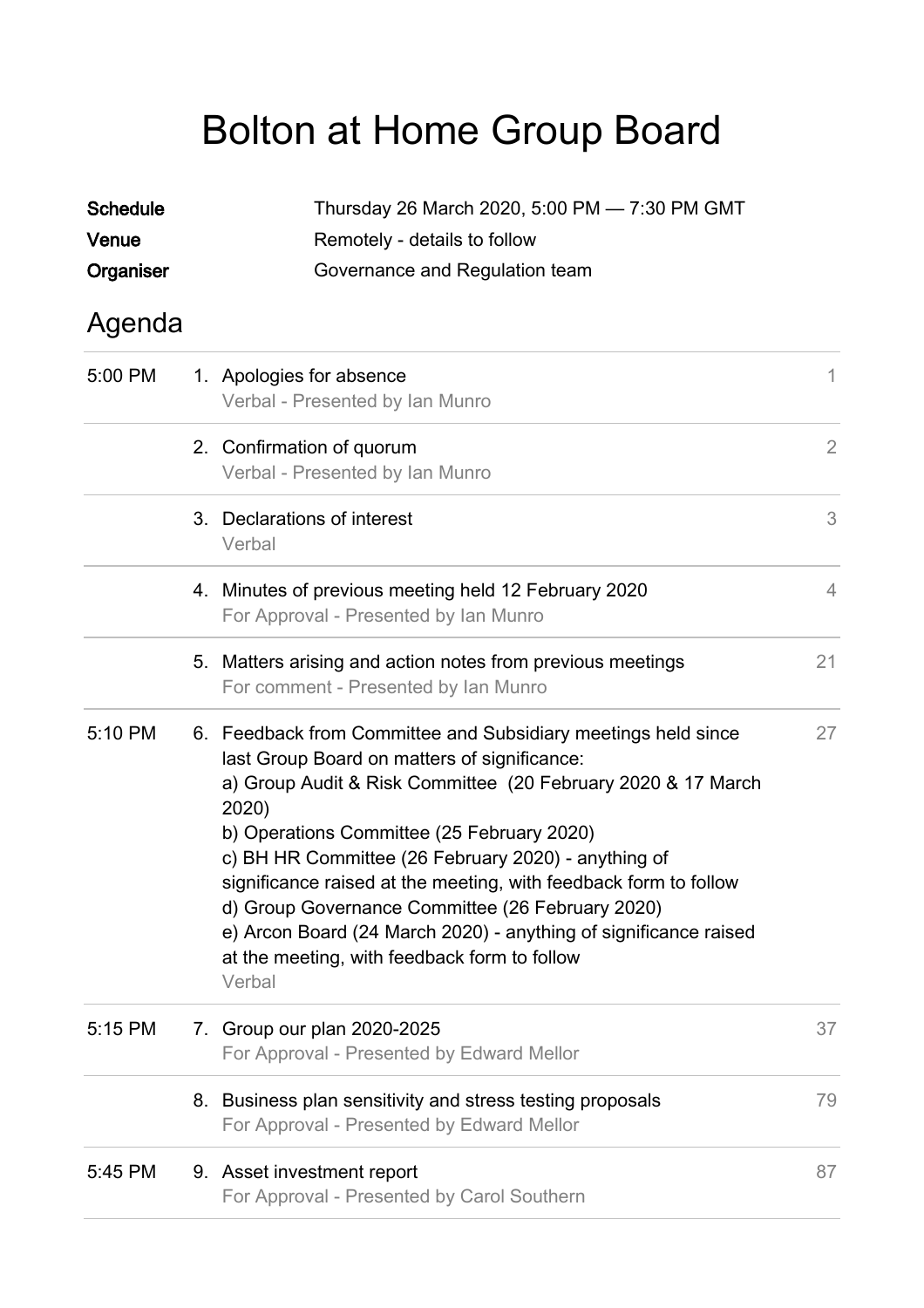| 6:05 PM | 10. Budget report 2020/21<br>For Approval - Presented by Edward Mellor                                                                                                                                                                                                                                                                                                                                                                                                                                                                                                                                                                                                                                                                                                                                                    | 125 |
|---------|---------------------------------------------------------------------------------------------------------------------------------------------------------------------------------------------------------------------------------------------------------------------------------------------------------------------------------------------------------------------------------------------------------------------------------------------------------------------------------------------------------------------------------------------------------------------------------------------------------------------------------------------------------------------------------------------------------------------------------------------------------------------------------------------------------------------------|-----|
| 6:15 PM | 11. Effectiveness of governance review outcomes 2019/20<br>Presented by Angela Lomax, DTP<br>For Approval                                                                                                                                                                                                                                                                                                                                                                                                                                                                                                                                                                                                                                                                                                                 | 144 |
| 6:25 PM | 12. Overview of commercial subsidiaries<br>For comment - Presented by Ian Ankers                                                                                                                                                                                                                                                                                                                                                                                                                                                                                                                                                                                                                                                                                                                                          | 169 |
| 6:35 PM | 13. Items that have been presented elsewhere within the<br>governance structure or have minor amendments:<br>a) Gender pay gap report 2019/20 (BH HR Committee<br>26/02/2020) - presented by Lubna Taj<br>b) Diversity & inclusion strategy and action plan (BH HR<br>Committee 26/02/2020) - presented by Lubna Taj<br>c) Group asset management strategy and Group disposal policy<br>report (Operations Committee 25/02/2020) - presented by Carol<br>Southern<br>d) Fixed term tenancies - presented by Craig Hardman<br>e) Investment policy (minor changes) - presented by Edward<br>Mellor<br>f) Final report from Transitional Task and Finish Group (TTFG<br>05/03/2020) - presented by Tina Cunliffe<br>g) Board Chairs' term of office (GGC 26/02/2020) - presented by<br><b>Tina Cunliffe</b><br>For Approval | 185 |
| 6:45 PM | 14. Confirmation of written resolutions<br>For Information - Presented by Tina Cunliffe                                                                                                                                                                                                                                                                                                                                                                                                                                                                                                                                                                                                                                                                                                                                   | 261 |
|         | 15. Forward planning timetable<br>For comment - Presented by Deborah Thompson                                                                                                                                                                                                                                                                                                                                                                                                                                                                                                                                                                                                                                                                                                                                             | 262 |
| 6:50 PM | 16. Group CEO's update<br>Verbal - Presented by Jon Lord                                                                                                                                                                                                                                                                                                                                                                                                                                                                                                                                                                                                                                                                                                                                                                  | 265 |
| 7:00 PM | 17. Key messages to communicate to<br>Committees/Subsidiaries/staff, including publicity requests<br>Verbal - Presented by Ian Munro                                                                                                                                                                                                                                                                                                                                                                                                                                                                                                                                                                                                                                                                                      | 266 |
|         | 18. Any health and safety issues/new risks identified from the<br>meeting<br>Verbal - Presented by Ian Munro                                                                                                                                                                                                                                                                                                                                                                                                                                                                                                                                                                                                                                                                                                              | 267 |